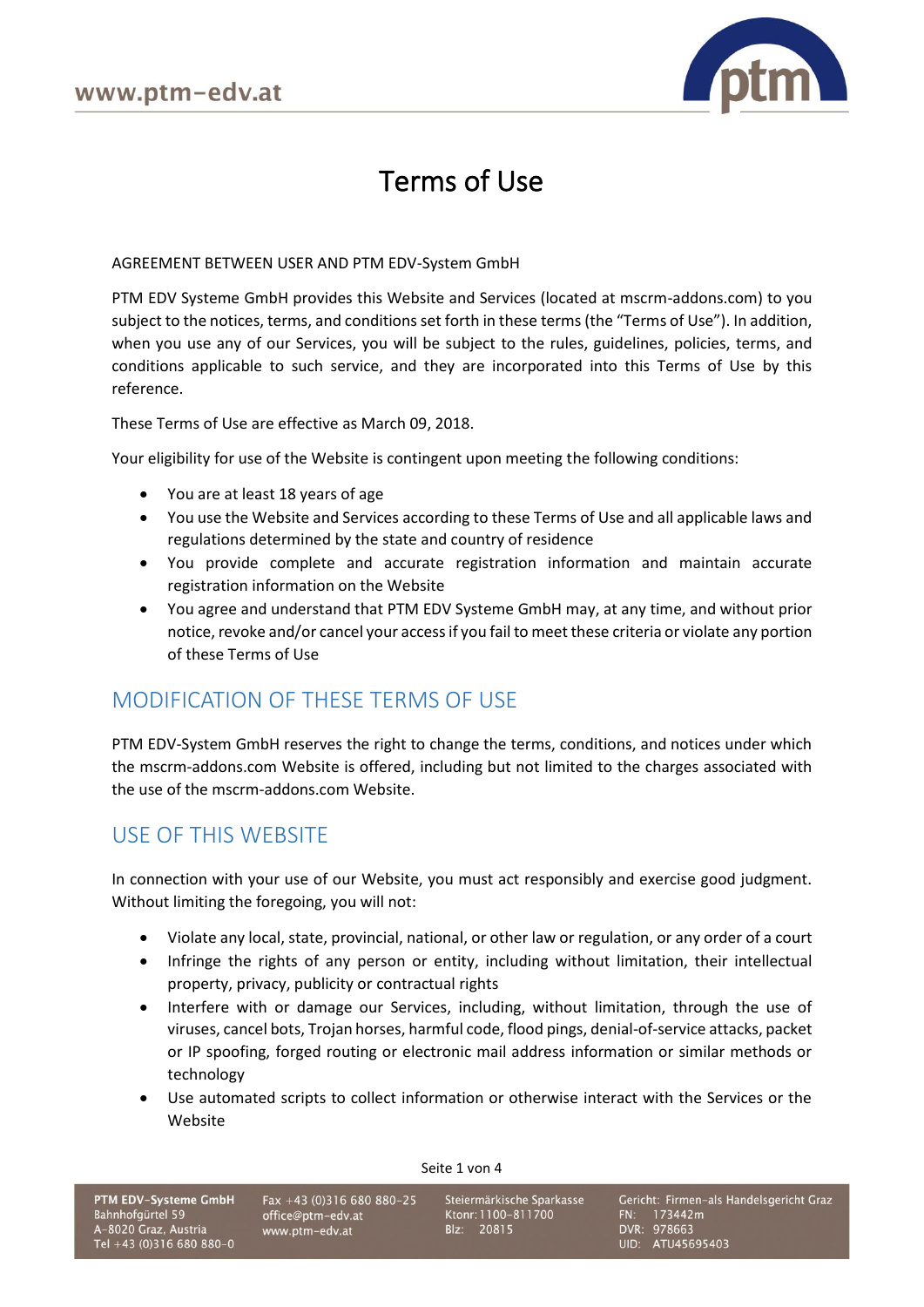

• Enter into this agreement on behalf of another person or entity without consent or the legal capacity to make such agreements as a representative of an organization or entity

## LINKS TO THIRD PARTY SITES

Our Website may link you to other sites on the Internet or otherwise include references to information, documents, software, materials and/or services provided by other parties. These websites may contain information or material that some people may find inappropriate or offensive.

These other websites and parties are not under our control, and you acknowledge that we are not responsible for the accuracy, copyright compliance, legality, decency, or any other aspect of the content of such sites, nor are we responsible for errors or omissions in any references to other parties or their products and services. The inclusion of such a link or reference is provided merely as a convenience and does not imply endorsement of, or association with, the Website or party by us, or any warranty of any kind, either express or implied.

## DISCLAIMER OF WARRANTY AND LIMITATION OF LIABILITY

The Website is provided "AS IS." PTM EDV Systeme GMBH, its suppliers, officers, directors, employees, and agents exclude and disclaim all representations and warranties, express or implied, related to this Website or in connection with the Services. You exclude mscrm-addons.com from all liability for damages related to or arising out of the use of this Website.

## NO UNLAWFUL OR PROHIBITED USE

As a condition of your use of the mscrm-addons.com Website ("the Website"), you warrant to PTM EDV-System GmbH that you will not use the Website for any purpose that is unlawful or prohibited by these terms, conditions, and notices. You may not use the Website in any manner which could damage, disable, overburden, or impair the Web Site or interfere with any other party's use and enjoyment of the Website. You may not obtain or attempt to obtain any materials or information through any means not intentionally made available or provided for through the Websites.

#### USE OF COMMUNICATION SERVICES

The mscrm-addons.com Website may contain bulletin board services, chat areas, news groups, forums, communities, personal web pages, calendars, and/or other message or communication facilities designed to enable you to communicate with the public at large or with a group (collectively, "Communication Services"), you agree to use the Communication Services only to post, send and receive messages and material that are proper and related to the particular Communication Service. By way of example, and not as a limitation, you agree that when using a Communication Service, you will not:

Defame, abuse, harass, stalk, threaten or otherwise violate the legal rights (such as rights of privacy and publicity) of others.

Seite 2 von 4

PTM EDV-Systeme GmbH Bahnhofgürtel 59 A-8020 Graz, Austria<br>Tel +43 (0)316 680 880-0

Fax +43 (0)316 680 880-25 office@ptm-edv.at www.ptm-edv.at

Steiermärkische Sparkasse Ktonr: 1100-811700 Blz: 20815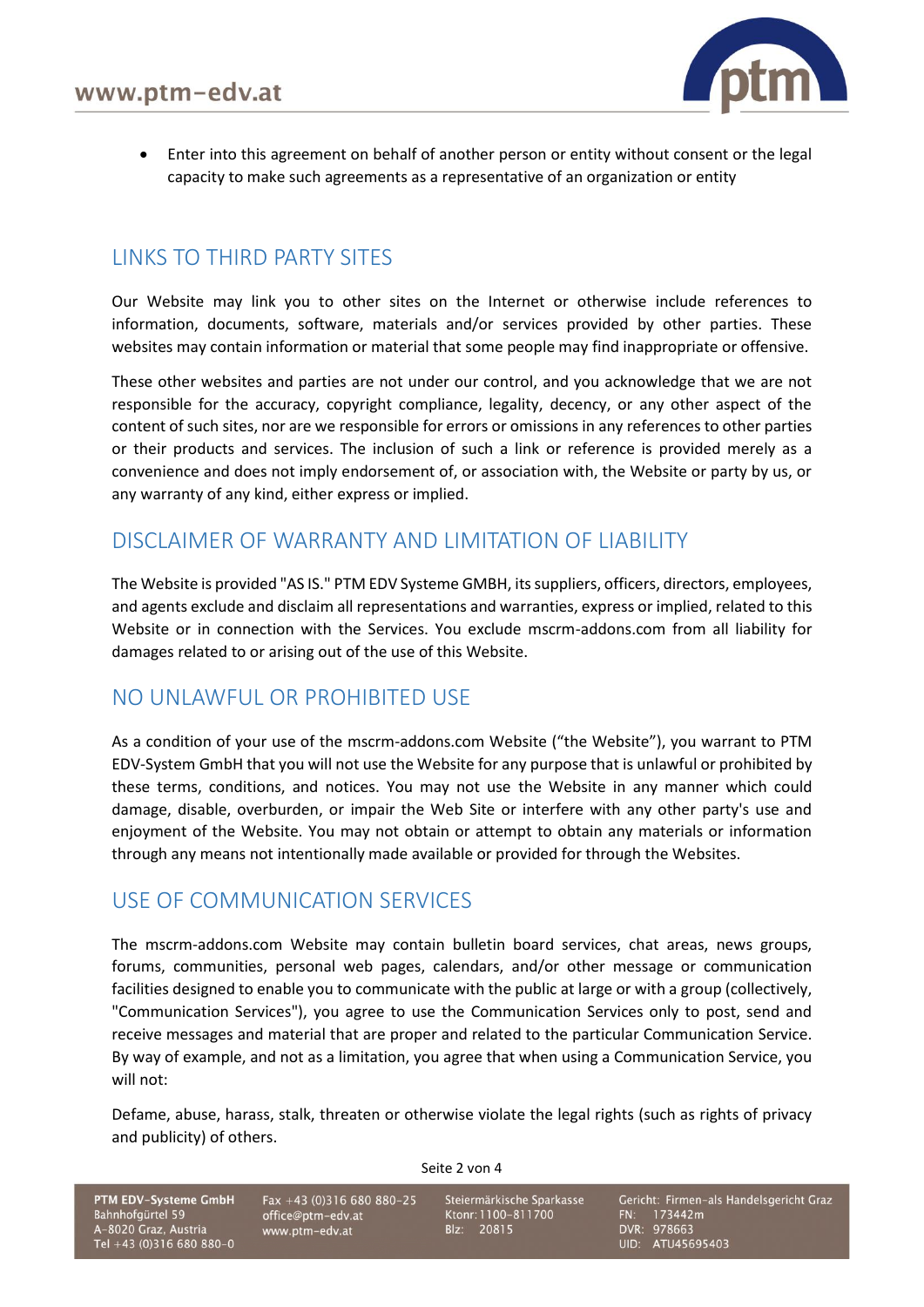

Publish, post, upload, distribute or disseminate any inappropriate, profane, defamatory, infringing, obscene, indecent or unlawful topic, name, material or information.

Upload files that contain software or other material protected by intellectual property laws (or by rights of privacy of publicity) unless you own or control the rights thereto or have received all necessary consents.

Upload files that contain viruses, corrupted files, or any other similar software or programs that may damage the operation of another's computer.

Advertise or offer to sell or buy any goods or services for any business purpose, unless such Communication Service specifically allows such messages.

Conduct or forward surveys, contests, pyramid schemes or chain letters.

Download any file posted by another user of a Communication Service that you know, or reasonably should know, cannot be legally distributed in such manner.

Falsify or delete any author attributions, legal or other proper notices or proprietary designations or labels of the origin or source of software or other material contained in a file that is uploaded.

Restrict or inhibit any other user from using and enjoying the Communication Services.

Violate any code of conduct or other guidelines which may be applicable for any particular Communication Service.

Harvest or otherwise collect information about others, including e-mail addresses, without their consent.

Violate any applicable laws or regulations.

PTM EDV-System GmbH has no obligation to monitor the Communication Services. However, PTM EDV-System GmbH reserves the right to review materials posted to a Communication Service and to remove any materials in its sole discretion. PTM EDV-System GmbH reserves the right to terminate your access to any or all of the Communication Services at any time without notice for any reason whatsoever.

PTM EDV-System GmbH reserves the right at all times to disclose any information as necessary to satisfy any applicable law, regulation, legal process or governmental request, or to edit, refuse to post or to remove any information or materials, in whole or in part, in PTM EDV-System GmbH's sole discretion.

Always use caution when giving out any personally identifying information about yourself or your children in any Communication Service. PTM EDV-System GmbH does not control or endorse the content, messages or information found in any Communication Service and, therefore, PTM EDV-System GmbH specifically disclaims any liability with regard to the Communication Services and any actions resulting from your participation in any Communication Service. Managers and hosts are not authorized PTM EDV-System GmbH spokespersons, and their views do not necessarily reflect those of PTM EDV-System GmbH.

Seite 3 von 4

PTM EDV-Systeme GmbH Bahnhofgürtel 59 A-8020 Graz, Austria<br>Tel +43 (0)316 680 880-0

Fax +43 (0)316 680 880-25 office@ptm-edv.at www.ptm-edv.at

Steiermärkische Sparkasse Ktonr: 1100-811700 Blz: 20815